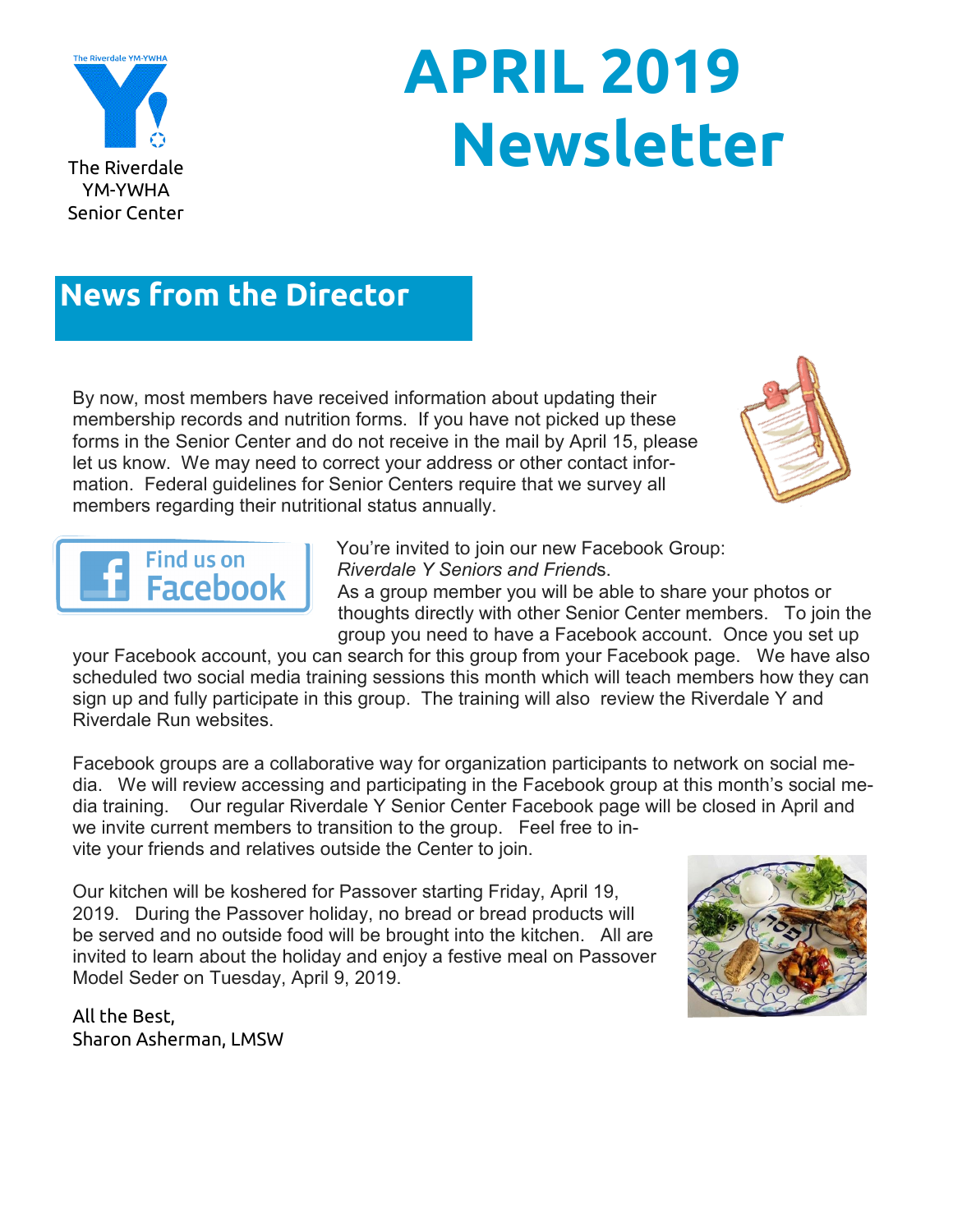## **SENIORS ON THE MOVE**

Advance registration is required for all trips and special events. Trips are in the Center's passenger van unless otherwise noted. Popular trips may require last minute transportation changes, including the use of a school bus. If you have special needs regarding transportation, please alert staff when you register. Registration is at the Welcome Desk or call Vicki at (718) 548-8200 X204.

**YIDDISH-LANGUAGE PRODUCTION OF FIDDLER ON THE ROOF:** Directed by Joel Grey At Stage 42 Theater (off Broadway) on Wednesday, June 26, 2019, Experience *Fiddler on the Roof* in a new way– in Yiddish, the language of Tevye and his family! The Yiddish translation adds new depth to the beloved story of a community, and its struggle to balance traditions and desires in a changing world. English and Russian subtitles displayed on a screen.

Our passenger van departs the Y at 10:30 am leaving plenty of time for you to explore and have lunch on your own prior to the show which starts 1:00 pm. The performance is 3 hours and 15 minutes with one intermission. You will need to be able to navigate 1-2 steps to our rear orchestra seats. We will meet our bus outside the theater at 5:15 pm to head back to the Y using our 16 seat passenger van. . Lunch is not included in the cost of the trip but bagged lunch can be provided upon request. Trip costs \$90. Limited tickets.

**HUDSON RIVER MUSEUM PLANETARIUM & LUNAR ART PROJECT:** Wednesday, April 10, 2019. We will take a virtual trip in the planetarium, with astronauts, to our own silvery moon, then journey to the outer planets to discover more moons. Next, we will enjoy a self guided tour of the new exhibit *Color of the Moon Lunar Paintings in American Art,* seeing examples of moon lit landscape paintings. Finally, our journey takes us to a hands on art workshop. We'll use watercolors as a medium to create an our lunar scene. An art educator will guide us. Our passenger van departs from the Y at 12:45 p.m. Lunch at the Y is not included in trip fee. We will depart the museum at approx 4:45 pm. Sign up begins Monday, March 4th, 2019. Price is \$30. After March 25th, depart from price increases to \$35.

**STONE BARNS CENTER FOR FOOD AND AGRICULTURE:** Pocantico Hills, NY**:** Wednesday, April 24, 2019. A behind the scenes view of the farm with a 90 minute in depth tour. Learn about the Center's methods of raising livestock and growing sustainable vegetables. Walk through the greenhouse and grazing pastures. Understand more fully what sustainable and agroecological farming means. See livestock and beautiful gardens. Our Y passenger van departs the Y at 12:45 pm. Lunch is not included in this trip. We will leave the Center for our return trip at 4:00 p.m. Price is \$35; After April 10th fee increases to \$40.

**MUSEUM OF MODERN ART:** Thursday, May 30, 2019. We will enjoy a self guided tour of the museum's new and permanent exhibits. New Exhibits: *New Order: Art and Technology in the Twenty First Century*; *The Value of Good Design,* featuring objects from domestic furnishings, ceramics, sporting goods, electronics, more; *Joan Miro; Birth of the World featuring* sixty paintings, prints, surrealist art, and more. The permanent collection includes works of art from the 1880s-1950s. Featured artist include Claude Monet, Frida Kahlo, Henry Matisse and more. Our Y Passenger Van departs at 10:00 am. We'll provide a bag lunch and eat in an indoor atrium before heading to the museum. We will leave the museum approximately 3:30 pm. Price is \$30 per person. Sign up begins April 8th 2019; after April 22nd, price increases to \$35. We can accommodate 15 participants on this trip.

**LITERARY BRONX:** Thursday, May 16, 2019. See and hear about historic Bronx sites enshrined in the literary works of noted authors such as Edgar Allan Poe, Sholem Aleichem, E.L. Doctorow and others. Led by Lloyd Ultan, current Bronx Borough Historian, Author and History Professor. We will tour the Bronx in the Y Passenger Van. We depart the Y after lunch at 1:00 pm and return at approximately 4:30 pm. Price is \$45 per person. Sign up begins April 3rd, 2019; After April 17th , price increases to \$50 per person. We can accommodate up to 14 members.

**ATLANTIC CITY TRIP:** Thursday, April 18, 2019. The YM-YWHA of Washington of Washington Heights in Inwood has invited the Riverdale Y to join them on an Atlantic City trip. Cost \$35. Departure at 9:00 am from Nagle Ave. Bagged lunch included. Must pre-register at our Y and pay by April 8, 2019.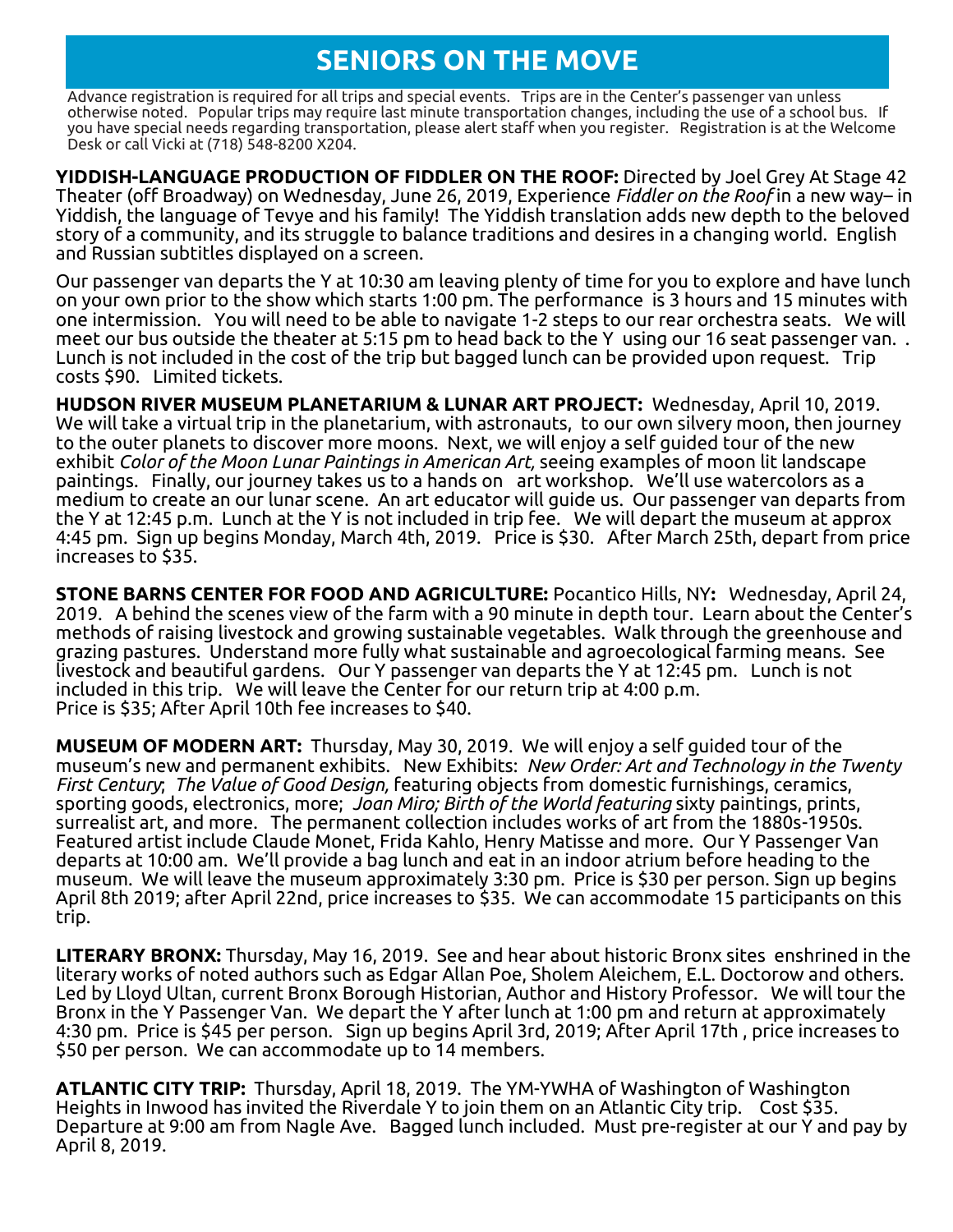# **New and Noteworthy at the Center**

#### Tuesday, April 2: 10:30 am

**Lecture:** *Evolution of American Humor: From Beginnings Until Today.* Presented by Marilyn Kaufman, Lecturer, Former Librarian. April is National Humor Month

Tuesday, April 2: 11:45 am Celebrating our Members' **April birthdays** with warm wishes and gifts

Tuesday, April 2: 1:00 pm **Dancing** with Bryan Lammers, Guitar & Vocals. Playing Latin, Rock & Roll, Salsa, Jazz, & more

Thursday, April 4: 1:00 pm **Cafe' Europa Concert: All are welcome to attend**

Friday, April 5: 10:00 am **Caring for Persons with Memory Loss:** An educational seminar with a representative from the Alzheimer's Association.

Friday, April 5: 10:30 am **Nutrition Lecture:** *Eating Healthy To Decrease Risk Factors of Cardiovascular Disease*. With Lisa Ronco, Registered Dietician

#### **April 7, 2019--OPEN SUNDAY**

Doors open at 9:00 am

10:00 am Movie— Current Romantic Comedy on Large Screen. Movie listings posted at Senior Center

11:45 am **Lunch**

1:00 pm **Concert:** with Ron Doster Singer on keyboards. Folk songs, Popular tunes and more.

Tuesday, April 9: 10:30 am *Theatrical Court Room Drama: Law & Order*. With Aytan Adler, Recreation Therapist

Tuesday, April 9: 11:30 am **Passover Model Seder:** Program led by Rabbi Steven Exler of the Hebrew Institute of Riverdale. Festive Holiday Meal. \$6.00 in

advance; \$8.00 day of event.

Thursday, April 11: 1:00 pm **Concert:** *Vocal Ease.* A Cabaret style show with a wide range of songs including standards from the Great American Songbook, popular musical theater songs, Pop, Soul, & more. Sponsored by Self Help Community Services.

Friday, April 12: 10:00 am **Caring for Persons with Memory Loss:** An educational seminar with a representative from the Alzheimer's Association.

Tuesday, April 16: 10:30 am **Lecture & Discussion:** *Russian Aggression and what the United States Can Do About It.* With Morris Friedberg, Senior Center Member

Tuesday, April 16: 1:00 pm **Discussion & Slides:** *A Life Full of Wonder: Shanghai, Israel, & the U.S.* Presented by Ellen Kracko, Hadassah Chapter of Riverdale.

Tuesday, April 16: 1:00 pm **Violin Concert:** Ethnic Music, Italian, Russian, Jewish, Irish, Latin, & more. With Violinist, Albert Mulad. Mr. Mulad has performed with the Russian Philharmonic, Carnegie Hall, New York City Opera, Avery Fisher Hall and more.

Wednesday, April 17: 12:45 pm **Discussion:** *Quality of Life.* What quality of life means to you and which aspects of life you find most important to achieve that high quality, and why. With Jordan Weisberger, Intern.

Thursday, April 18: 10:30 am **Lecture:** *The Hidden Meanings of Passover.* Presented by Rabbi Tamar Crystal, Westchester Chaplain, New York Board of Rabbis.

Thursday, April 18: 10:30 am **Nutritional Lecture:** *Eating Healthy to Avoid Hypertension.* Presented by Julie Weiner, M.A.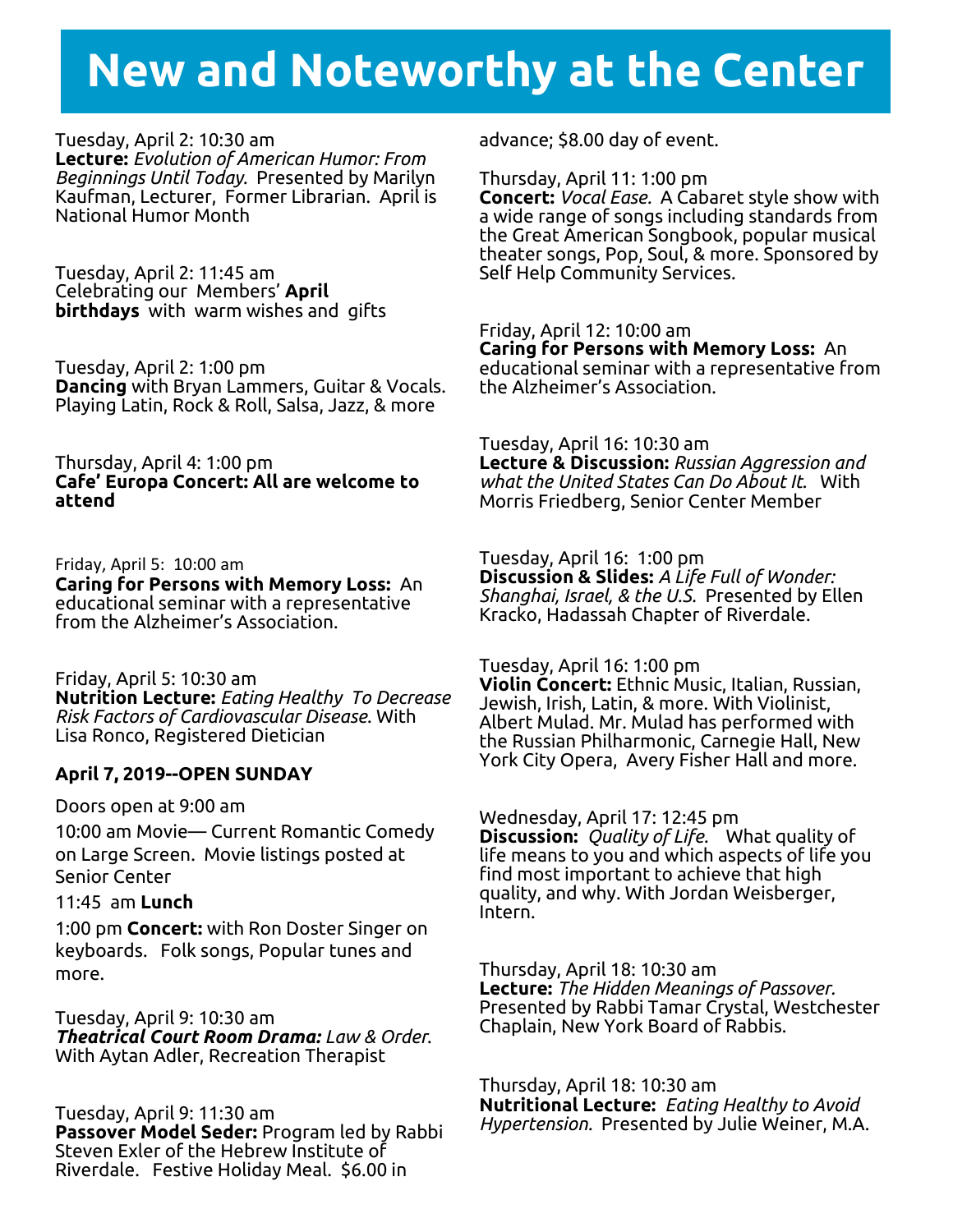## **New and Noteworthy at the Center**

Tuesday, April 23: 10:30 am Lecture: Come to a talk all about Water. Its pros and cons. How do we conserve water? Will be held in dining room.

Wednesday, April 24: 12:45 pm *Workshop & Slides: Poison Prevention in the Home.* Presented by Dilem Valenzuela, Community Educator with New York City Poison Control Center.

Thursday, April 25: 1:00 pm **Book Club:** *The German Girl, b*y Armando Lucas. May's book title is T*he Chilbury Ladies Choir*, by Jennifer Ryan, Facilitated by Adele Schwartz, Center Member

Tuesday, April 30: 10:30 am **Historical Trivia:** With Aaron Goldman, Center Member

### ATTENTION VOLUNTEERS:

Please note that an information form should be filled out so that you are registered on the volunteer list: Get a form from Ronnie Zackman. In May, there will be a meeting to be announced.



## Thank You for Your Recent Donations

**NITZA BRAVO:** In appreciation to the Senior Center.

**FAMILY OF ROSE KLEMPLER:** In appreciation to the Senior Center

**EVE TRUNGOLD:** With many thanks to the Y Staff for all you do for us.

Donations help support the programs and services of the Senior Center. Checks can be made payable to the Riverdale Y Senior Center and given to Sharon or Toby. For Information on planned giving, or to make a Legacy donation, please contact Rick Lund 718-548-8200 X233.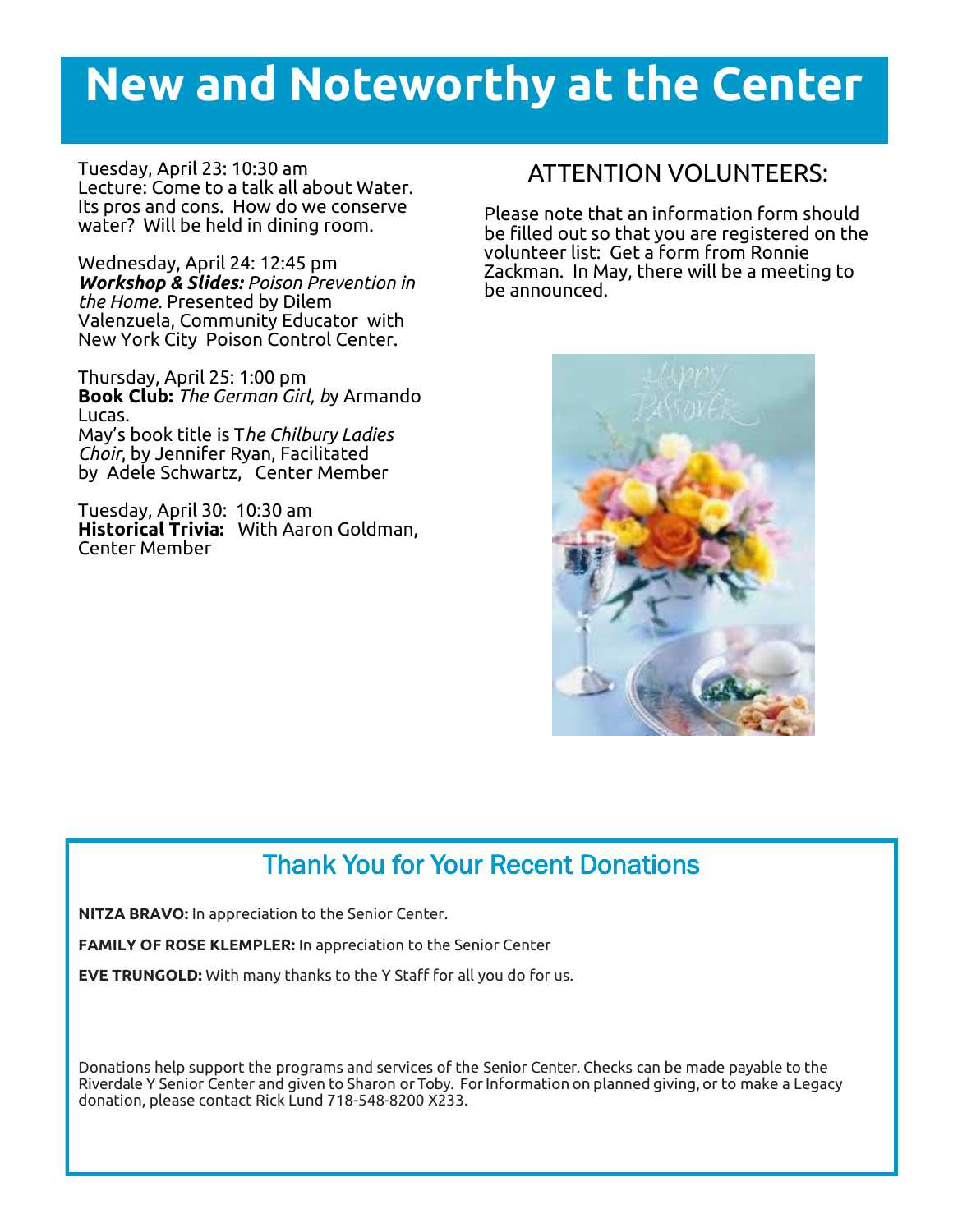# APRIL MENU

| <b>MONDAY</b>                                                                                                        | <b>TUESDAY</b>                                                                                                                                                                                                                    | <b>WEDNESDAY</b>                                                                                                         | <b>THURSDAY</b>                                                                                               | <b>FRIDAY</b>                                                                                                              |
|----------------------------------------------------------------------------------------------------------------------|-----------------------------------------------------------------------------------------------------------------------------------------------------------------------------------------------------------------------------------|--------------------------------------------------------------------------------------------------------------------------|---------------------------------------------------------------------------------------------------------------|----------------------------------------------------------------------------------------------------------------------------|
| 4/1<br><b>STEWED BEEF</b><br><b>Brown Rice</b><br><b>Baby Carrots</b><br>Grapes                                      | 4/2<br><b>BAKED SALMON</b><br>Couscous<br>Green Bean<br>Bananas<br><b>Birthday!</b>                                                                                                                                               | 4/3<br><b>TURKEY DRUM-</b><br>STICKS/WINGS<br><b>Baked Sweet</b><br>Potato<br><b>Collard Greens</b><br><b>Tangerines</b> | 4/4<br><b>TUNA CAKE</b><br><b>Bowtie Pasta</b><br>California Blend<br>Vegetables<br>Watermelon                | 4/5<br><b>OVEN FRIED</b><br><b>CHICKEN</b><br><b>Red Bliss Potatoes</b><br><b>Brussel Sprouts</b><br><b>Fruit Cocktail</b> |
| 4/8<br><b>HAMBURGERS</b><br><b>Roasted Sweet</b><br><b>Potato Fries</b><br><b>Tossed Salad</b><br>Applesauce         | 4/9<br><b>Gefilte Fish Platter</b><br><b>Matzah Ball Soup</b><br><b>Egg Matzah</b><br><b>Brisket</b><br><b>Sweet Potatoes</b><br><b>Herb Roasted Spring</b><br><b>Vegetable</b><br><b>Macaroons &amp; Parve</b><br><b>Sherbet</b> | 4/10<br><b>BAKED FISH</b><br>Orzo w/Vegetables<br>Roasted Zucchini<br>Pears                                              | 4/11<br><b>SPAGHETTI AND</b><br><b>MEAT SAUCE</b><br>Garlic Bread<br>Garden Salad<br>Apples                   | 4/12<br><b>SALMON CAKE</b><br><b>Yellow Rice</b><br><b>Health Salad</b><br><b>Steamed Peas</b><br>Watermelon               |
| 4/15<br><b>STUFFED BAKED</b><br><b>FISH</b><br>Couscous<br>Spinach<br>Oranges                                        | 4/16<br><b>CHICKEN SALAD</b><br><b>Garlic Bread</b><br>Grapes                                                                                                                                                                     | 4/17<br><b>SALISBURY STEAK</b><br>WITH MUSHROOM<br><b>SAUCE</b><br>Egg Noodles<br><b>Baby Carrots</b><br>Apples          | 4/18<br><b>BREADED BAKED</b><br><b>FISH</b><br><b>Brown Rice</b><br>Yellow Squash<br><b>Bananas</b>           | 4/19<br><b>BBQ CHICKEN</b><br><b>Baked Sweet</b><br>Potato<br><b>Broccoli</b><br><b>Sliced Canned</b><br>Peaches           |
| 4/22<br><b>SALMON BURGER</b><br><b>French Fries</b><br>Cucumber Salad<br>Pears                                       | 4/23<br><b>OVEN FRIED</b><br><b>CHICKEN</b><br><b>Baked Potatoes</b><br><b>Baby Carrots</b><br>Apples                                                                                                                             | 4/24<br><b>SPAGHETTI AND</b><br><b>MEATBALLS</b><br><b>Tossed Salad</b><br><b>Sliced Peaches</b>                         | 4/25<br><b>MUSTARD DILL</b><br><b>BAKED FISH</b><br><b>Sweet Potatoes</b><br><b>Collard Greens</b><br>Oranges | 4/26<br><b>CLOSED</b>                                                                                                      |
| 4/29<br><b>SPAGHETTI AND</b><br><b>TURKEY MEAT</b><br><b>SAUCE</b><br><b>Garlic Bread</b><br>Garden Salad<br>Oranges | 4/30<br><b>TUNA SALAD</b><br><b>Fresh Sliced</b><br>Tomatoes and<br>Cucumbers<br><b>Bananas</b>                                                                                                                                   |                                                                                                                          |                                                                                                               |                                                                                                                            |
| 4/7<br><b>OPEN SUNDAY</b>                                                                                            |                                                                                                                                                                                                                                   |                                                                                                                          |                                                                                                               |                                                                                                                            |
| <b>CHICKEN CAESAR</b><br><b>SALAD</b>                                                                                |                                                                                                                                                                                                                                   | MENU SUBJECT TO CHANGE WITHOUT PRIOR NOTICE                                                                              |                                                                                                               |                                                                                                                            |
| <b>GARLIC BREAD</b><br><b>TANGERINES</b>                                                                             |                                                                                                                                                                                                                                   | *By popular request, we are going to slowly transition from serving chicken every Friday.                                |                                                                                                               |                                                                                                                            |

**Funded by the New York City Department for the Aging and your contributions.**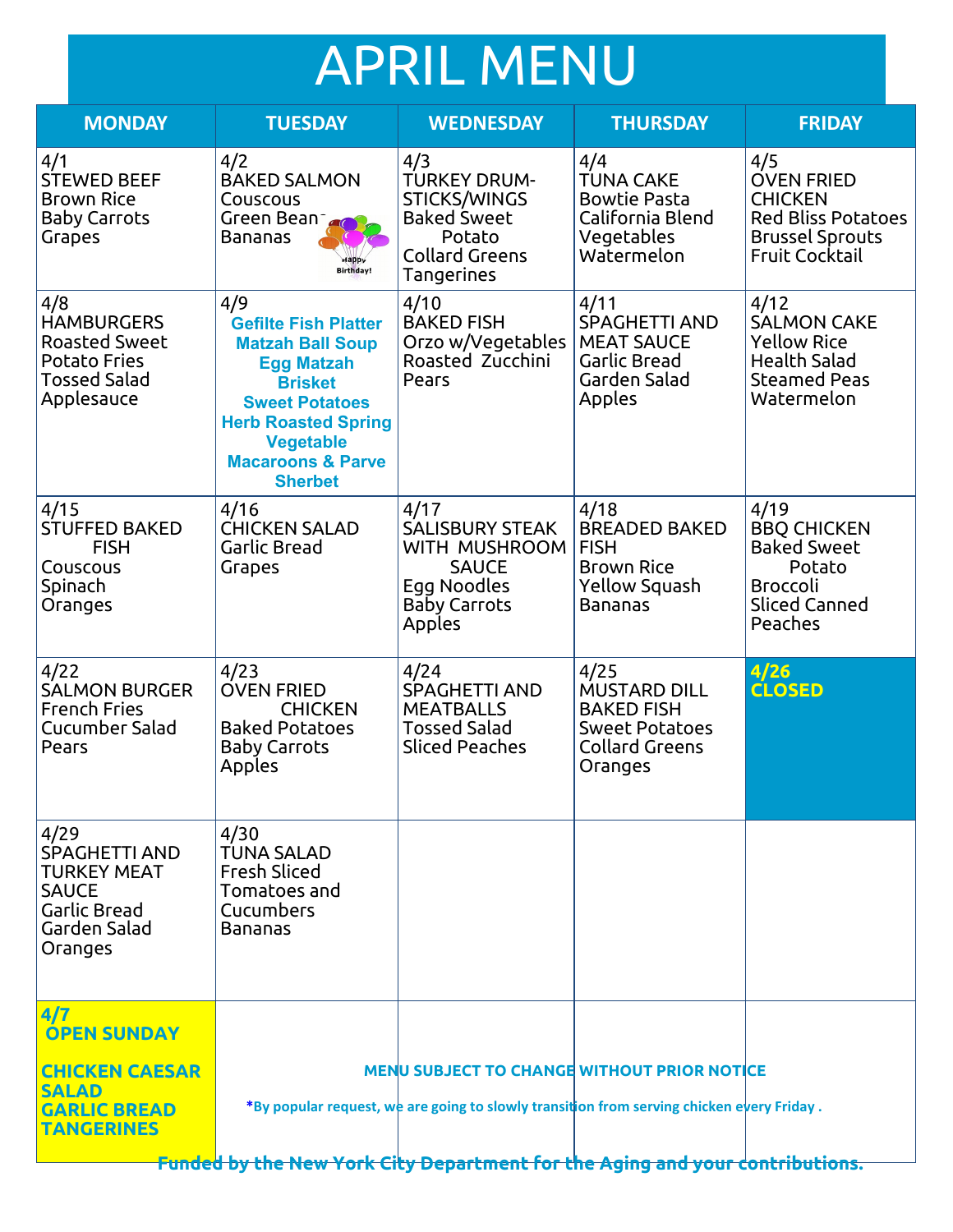## **NEW CLASSES AND PROGRAMS**

## HEBREW CLASS

If you are interested in participating in a Beginners Conversational Hebrew Class, please let Vicki Matalon know.

## BEADING CLASS

Begins in June 2019. Please sign up with Vicki , if you are interested, 8 participants only.

## FREE PIANO LESSONS

Lessons are given by a Riverdale resident piano teacher on Wednesdays from 12:30– 2:00 pm. Let Vicki know if you are interested.

## BRIDGE CLASS

Instruction for beginners– let Vicki know if you are interested in learning to play bridge. We'll offer an 8 session class with enough interest.

## **RIVERDALE Y BUS TRANSPORTATION**

Door to door round trip service to the Y is \$4.50 (\$2.25 suggested contribution each way). If you wish to be picked up on a specific day call (718) 548-8200, ext.**225**  before 8:00 AM and leave a voice message with your name, pick-up address, and phone number. Our drivers will call back when they are ready to pick you up.

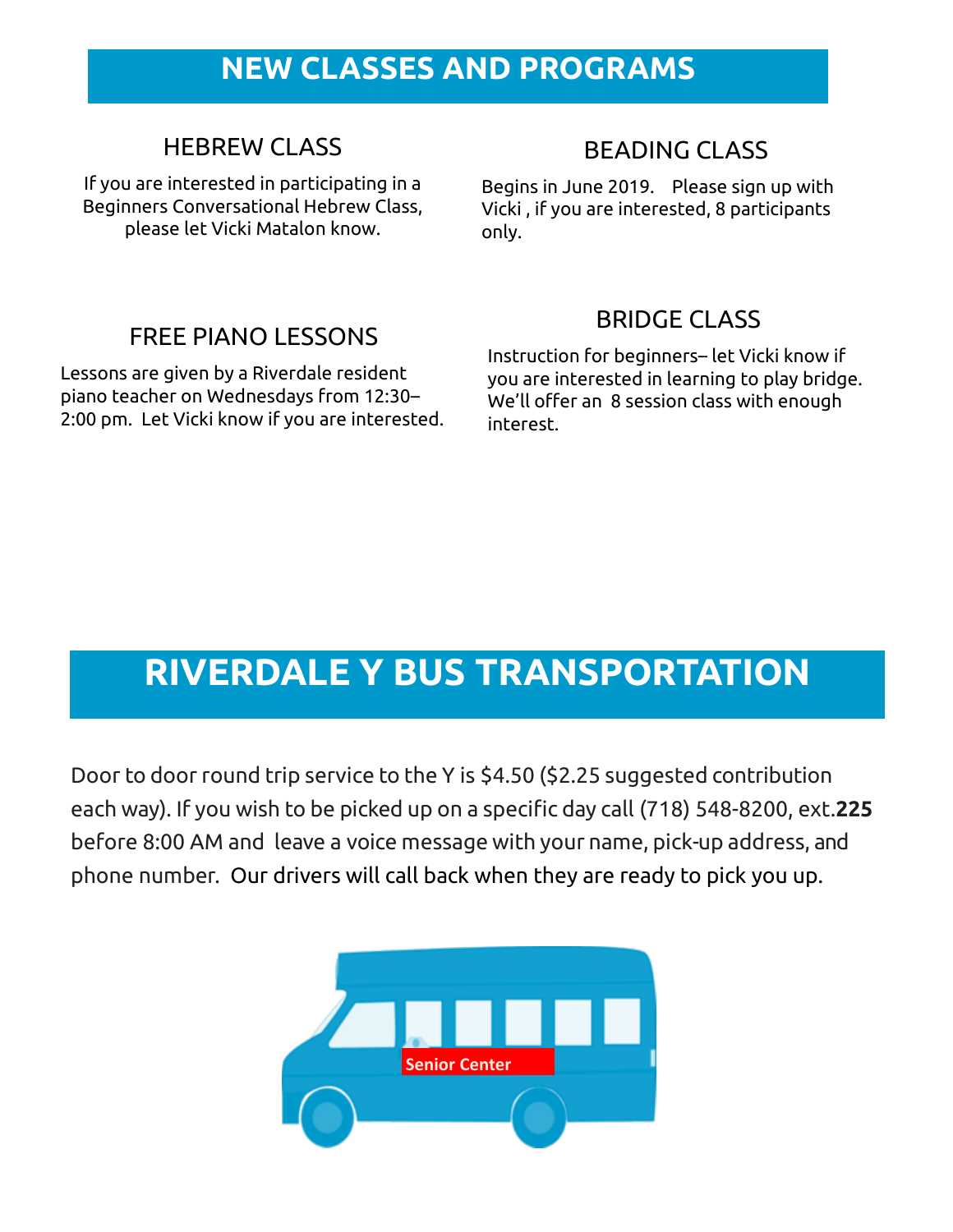## FROM YOUR TABLE TO OURS!

We 're collecting recipes to include in an upcoming Riverdale YM-YWHA Senior Center Cookbook. Whether it's the brisket you make for your family each Passover or the chicken soup your grown –up kids still want you to make for them when they're sick– we want your recipes!

This collection promises to be a celebration of our community and the rich ethnic and religious diversity of backgrounds we bring to it. Blank recipe forms are available on the table across from the elevator on the second floor. You can also return your completed forms to a box on this table, or email your recipe to tedabehr@att.net

Bon appetit!



## *Café Europa Luncheon Thursday, April 4, 2019*

- 11:00AM Discussion Group facilitated by Gail Cohen, MSW Social Worker Staff from SelfHelp Community Services.
- 12:00PM Special Luncheon and Dessert in our Card Room
- 1:00PM Concert: Four Hand Piano Duet. *Songs*

 *From Around The World.* Playing Israeli, Hungarian, Italian, and more. Performed by

Caterina Fabian and Lee Feldman.

Café Europa programs for Nazi victims have been supported by a grant from the Conference on Jewish Material Claims Against Germany. Pre-registration required with Vicki Matalon at (718) 548-8200 x 204.

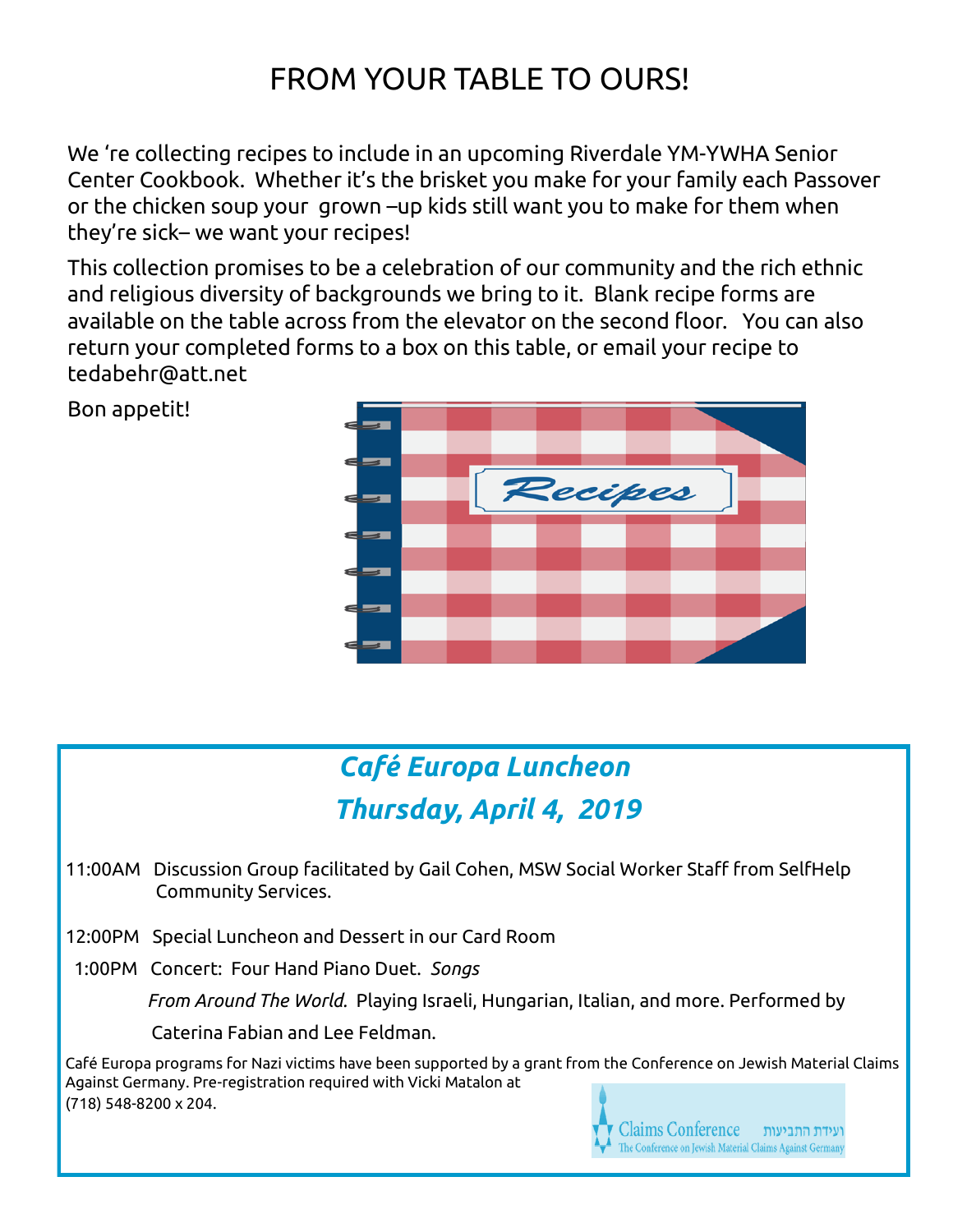## **SIGN-UPS/SAVE THE DATE**

#### **Special Opportunity to Participate in the Annual Y Fundraiser Riverdale Run May 19, 2019**

You are invited to join the 1K Riverdale Y Seniors team led by Center Director, Sharon Asherman, or sign up independently for the 1K or the 5K Walk/Run. There is a special discount code (RYSC) if you register on-line. If you can't walk or run, you can still sponsor Sharon and her teammates. Go to [www.riverdalerun.com](http://www.riverdalerun.com/) on your computer and click on "donate" at the top, and then enter "Sharon Asherman" in the space provided. Your donation will benefit your Senior Center.

DIY (Do it Yourself) Training: Y Instructor Geoffrey Goodridge will demonstrate on a large screen how to navigate the Run website on April 10 and April 17 at 12:45 p.m. as part of our ongoing Social Media Training.

WDIFY (We Do It For You!): Staff from the Y will be available at 12:45 p.m. on the following days to sign up RYSC members and help with on-line donations: Monday, April 8, Tuesday, April 16, Wednesday, April 23 & Thursday, May 1.

#### **This year's proceeds go to support your Senior Center!**

Your continued support of the Y and our older adult members is appreciated.

## **OPEN SUNDAY— June 23, 2019**

## **IT'S A HAWAIIAN BBQ FUNDRAISER!**

On Sunday, June 23, we're having a BBQ Hawaiian style! Put on your Hawaiian shirt and join us for a tropical afternoon right here in your own Y "backyard". Dine on grilled hamburgers, hot dogs and chicken Hawaiian style - think pineapples and mango - and dance to the music of Manny Montanez. Tickets go on sale May 1, 2019. The price is \$15 and all profits go to the Senior Center Fundraising account. Many of our new classes are funded through the dollars that you contribute to this account.

Note: Since the Senior Center is open this day we will provide regular lunch upstairs for those who are unable to attend the fundraiser.

#### *PROJECT RENEWAL SCAN VAN MAMMOGRAPHY*

Tuesday, April 2, 2019 9:00am -12noon Please call 800-564-6868 to make an appointment.

## **MOTHER'S DAY & FATHER'S DAY PARTY**

Luncheon and Entertainment Wednesday, May 29, 2019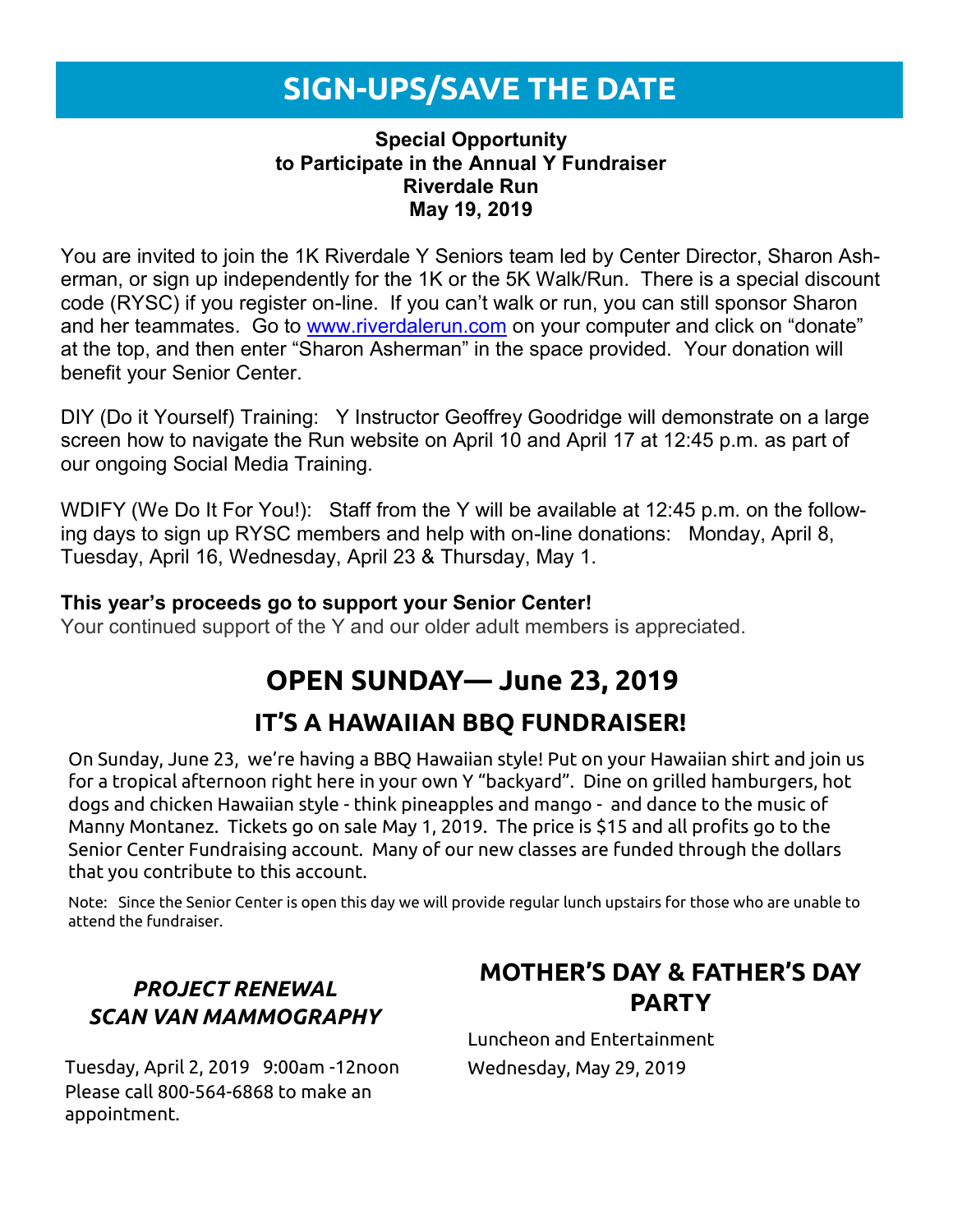

**A NOTE FROM THE SOCIAL WORKER**

#### *TAKE CARE OF YOURSELF!*

That should always be our mantra….*Take Care of Yourself*….when we do, we'll be in better shape to enjoy each day and be there for our loved ones. I have had two thoughts on this subject I wanted to share with you.

ITEM ONE: There was an excellent article by Jane Brody in *The New York Times* on February 25, 2019 about fall prevention. So often our minds are distracted or we're doing multiple activities at the same time and BOOM! we're flat on our whatsits. Breaking a hip, arm, leg, etc. will really cramp our style. It's never too soon to start focusing on one thing at a time. This article addresses many other safety suggestions as well. Copies are available right outside my office. Please feel free to take one for yourself (and maybe another for a friend).

ITEM TWO: Many people living alone have put off getting a life alert system in their home. For a relatively inexpensive monthly charge you can give yourself (and your family and friends) some peace of mind. If you fall or feel ill, pressing a button, around your neck or on your wrist, will bring help to you. There are many reputable companies out there. Let's talk about how this program can work for you.

*Lydia*

Lydia Ecker, LMSW

alzheimer's Q5 association<sup>®</sup>

## **EARLY STAGE MEMORY CHANGES SUPPORT GROUP AND EDUCATION PROGRAM**

**In addition to the supportive services from our Social Work team, we now have partnered with the Alzheimer's Association for an early stage memory support group and simultaneous caregiver's education.** 

**SUPPORT GROUP DATES:** This is an 8 week cycle, meeting Fridays for persons with early stages of memory loss. Please note, we will not be meeting 4/19/19, & 4/26/19 in observation of Easter and Passover, Our meeting dates are 4/5/19, 4/12/19, 5/3/19, 5/10/19,5/17/19, and 5/24/19.

**EDUCATION PROGRAM DATES**: 4/5/19, 4/12/19.

**TIME:** 10:00 am-11:30 am

**To register, please see the Senior Center Social Worker, Lydia Ecker, or call The Alzheimer's Association at (800) 272-3900.**